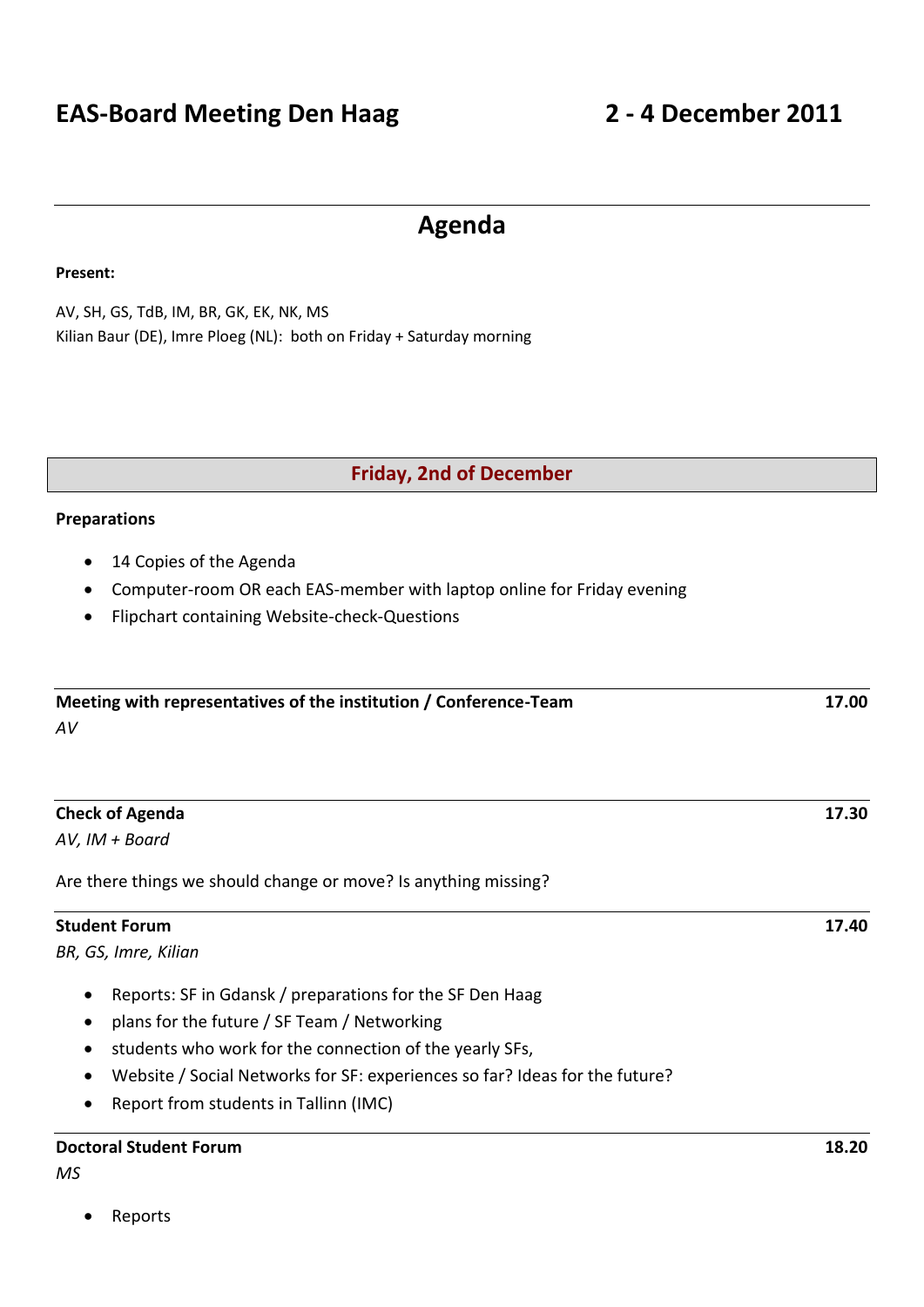- Plans
- Team
- Financial issues (Funding, covering of fees during the Conference)

## **Website Check 18.45**

*all*

Each Board members checks individually the areas he/she is responsible for (see minutes of Board meeting in Gdansk winter 2010) as well as other areas if time left. This is the preparation for the long Website Session on Saturday morning.

Main questions (are written on the flipchart) / Board members write answers on the following on coloured cards:

- What is still missing? How can we get /work on this information?
- What can be optimized?
- Where is the structure still unclear/misleading?
- How was my working on the resp. Website-area so far?
- Which part of the website will be my responsibility in the future which kind of clearification/ support to I need to work on this?
- What is important for the future so that I/we all can work effectively for the Website?

### **Dinner 19.30**

# **Saturday, 3rd of December Membership 09.15** *TdB, AV, IM* Information on the **EU-bid** / **missing institutional members** / **National Associations** AV/ IM 10 '

• Membership list TdB 5' Future **policy** reg. Institutional membership - group work 15' Presentations and discussion of group's ideas 20' • decisions on strategies and future tasks 15'

## **National Coordinators 10.20**

*EK, AV*

- $\bullet$  strategy for working with the NCs
- Responsibilities from the EAS-board
- Website work, NC areas (only shortly, next agenda issue!)
- Issues for the NC meeting at the next Conference
- New agreements AV
- New/changing NC's / NCs no board members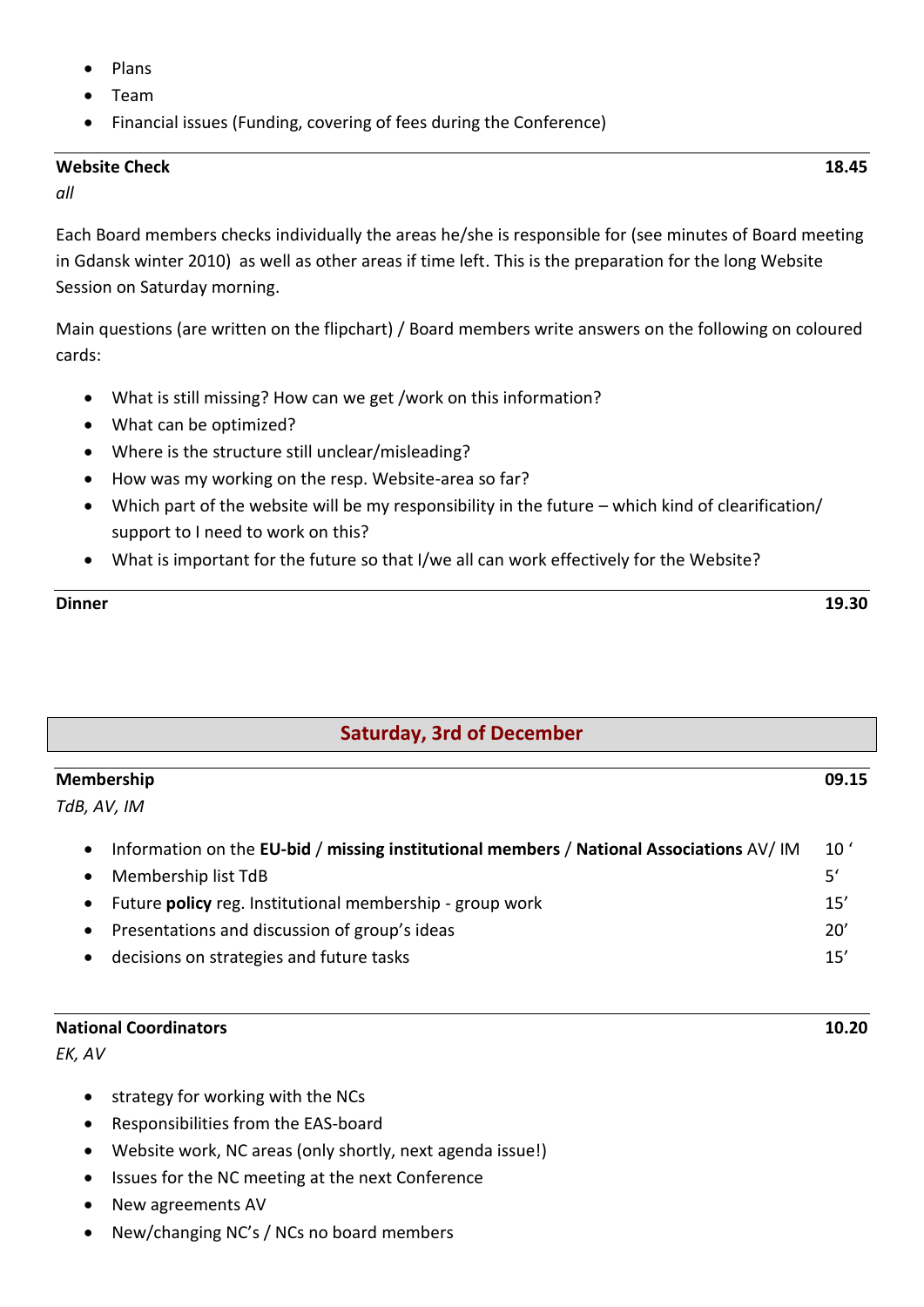| Website                                                            | 11.30 |
|--------------------------------------------------------------------|-------|
| GS together with KBaur, IM, NK                                     |       |
| presentation of the ideas of each board member<br>$\bullet$        |       |
| fixing which tasks will be done by each board member<br>$\bullet$  |       |
| including a timeplan<br>$\bullet$                                  |       |
| <b>Lunch Break</b>                                                 | 13.00 |
| Sandwiches brought in                                              |       |
| After that short walk in the institute, visit of Conference venues | 30'   |
| <b>EU - Networks and cooperation policy</b>                        | 14.15 |
| <b>ISME/EMC</b>                                                    | 20'   |
| SΗ                                                                 |       |
| <b>Cooperation in projects</b>                                     | 30'   |
| IM                                                                 |       |
| Project space at Conferences<br>$\bullet$                          |       |
| Advice as Service                                                  |       |
| Current projects / contacts to EAS<br>$\bullet$                    |       |
| <b>National Associations</b>                                       | 25'   |
| AV                                                                 |       |

- Responsability inside the EAS-board
- Session at the Conference (planning/chair …)

### **Coffee break - 15.30**

### **Wider future strategies 16.00**

- $\bullet$  EU-bid 2013
- Finance issues (flat-rate or budget-rate)
- For what do we want to use the money who is responsible (publications, Website, NC meetings, management ..)
- Where do external management persons sit etc.
- Time-table

### **Evening Programme 18.00**

Travel to Delft: train 18.20, arrival 18.30